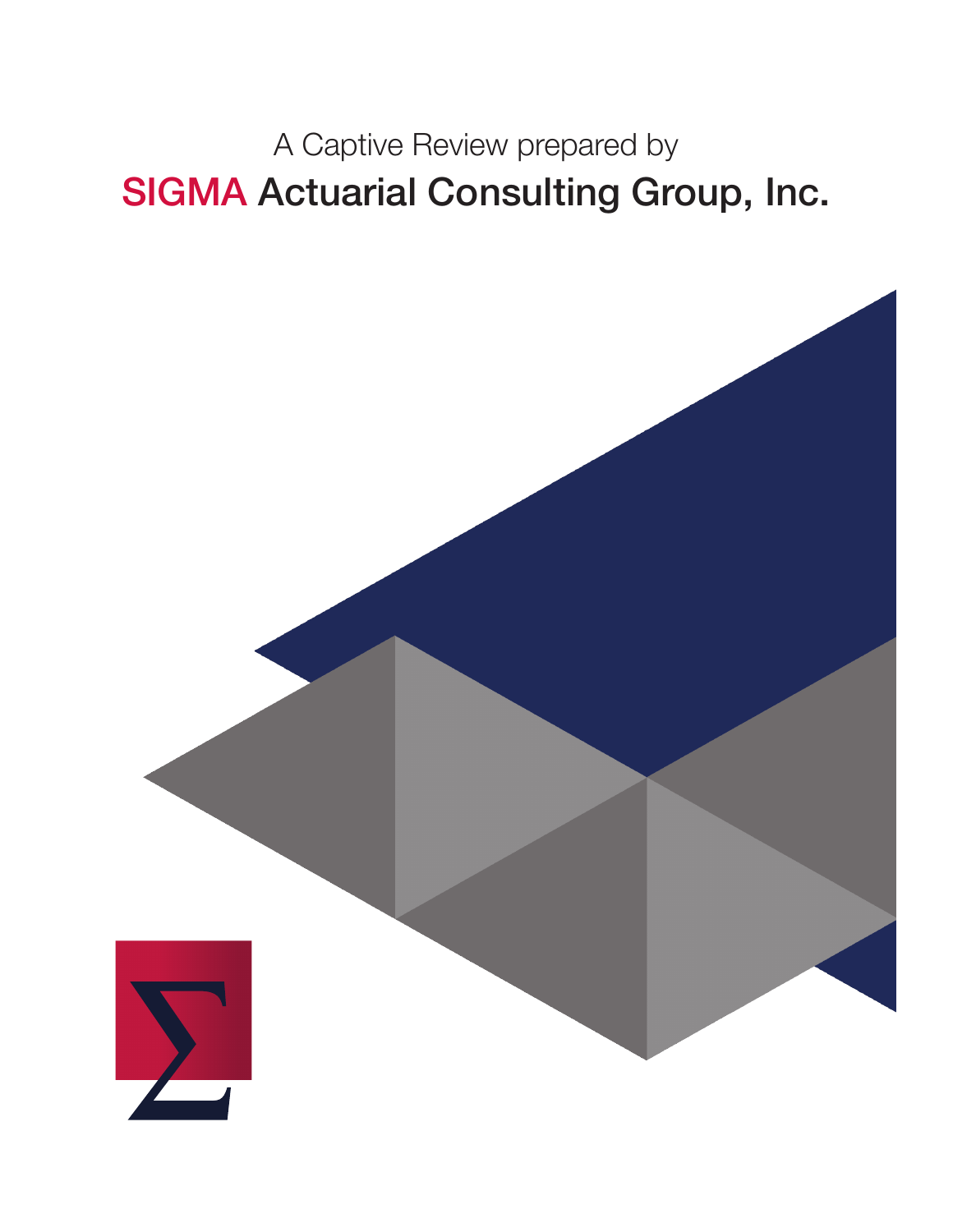

January 21, 2021

Samuel Jackson Director of Captive Insurance Division State Department of Insurance

#### Re: Review of Actuarial Feasibility Study of ABC Insurance Company, Inc. on December 31, 2020

Mr. Jackson:

Enclosed is SIGMA's final report related to our review of the methodology and findings of the Actuarial Feasibility Study prepared for ABC Insurance Company, Inc. by XYZ Consulting on December 31, 2020.

If you or any other division staff have any questions related to our review or require any additional information, please let us know. It has been a pleasure working on this assignment, and we look forward to future opportunities to work together.

Regards,

al g. Rhodes

Al J. Rhodes, ACAS, MAAA President & Senior Actuary SIGMA Actuarial Consulting Group, Inc.

**Qualification Statement:** I, Al J. Rhodes, am associated with the firm of SIGMA Actuarial Consulting Group, Inc. I am a member of the American Academy of Actuaries and meet its qualification standards, and I am an Associate of the Casualty Actuarial Society.

SIGMA ACTUARIAL CONSULTING GROUP, INC.

5301 Virginia Way, Ste 230, Brentwood, TN 37027 | 866-228-ACTUARY or 615-376-5110 | SIGMAactuary.com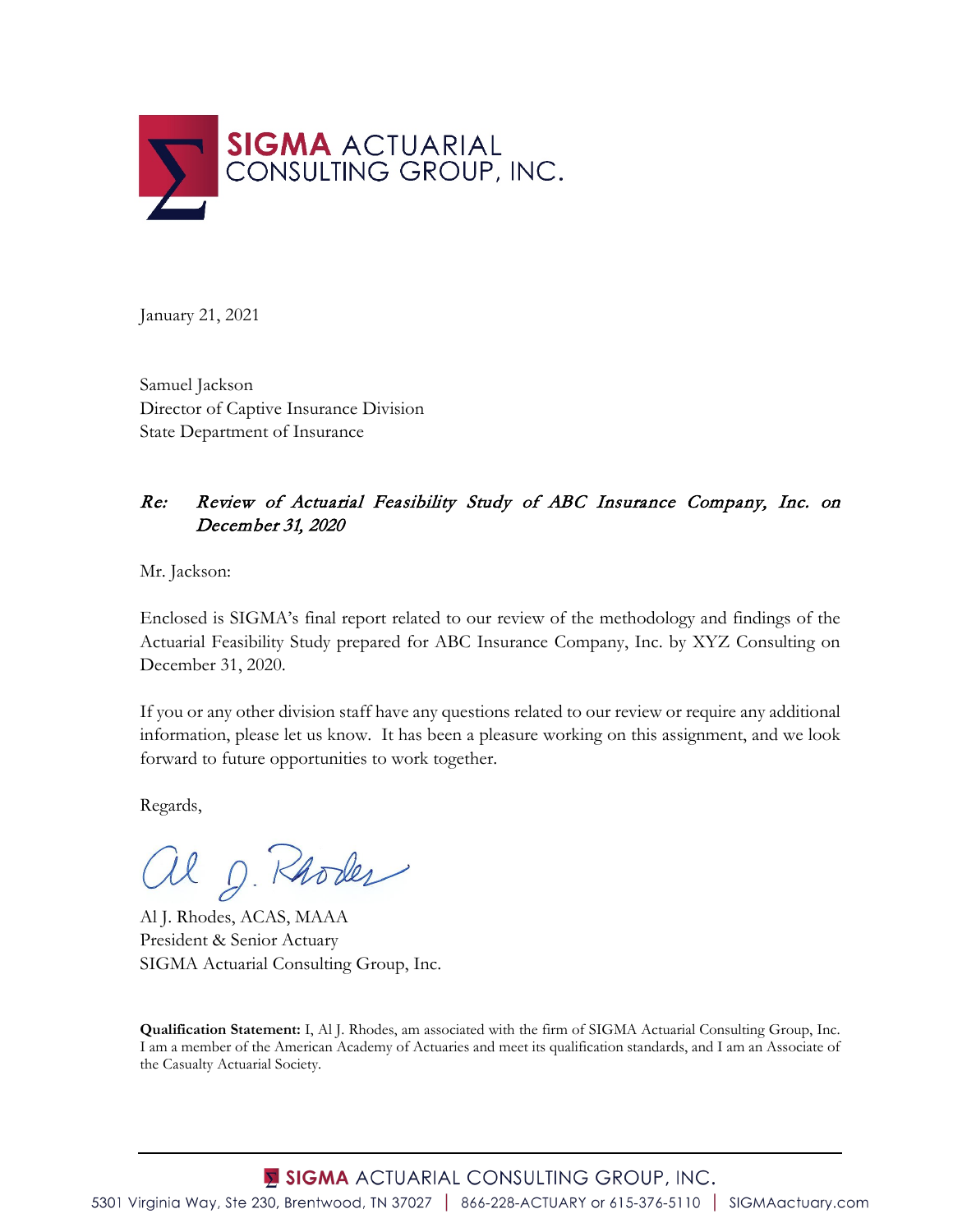# **Table of Contents**

| Scope                                                               | 1  |
|---------------------------------------------------------------------|----|
| Background                                                          | 2  |
| Reasonableness of the Methodology and Conclusions of Actuarial Work | 3  |
| Proposed Capital and Surplus in Relation to Retention and Premium   | 4  |
| <b>Projected Premiums</b>                                           | 5. |
| <b>Structure of Plan</b>                                            | 6  |
| <b>Qualifying Statement</b>                                         | 8  |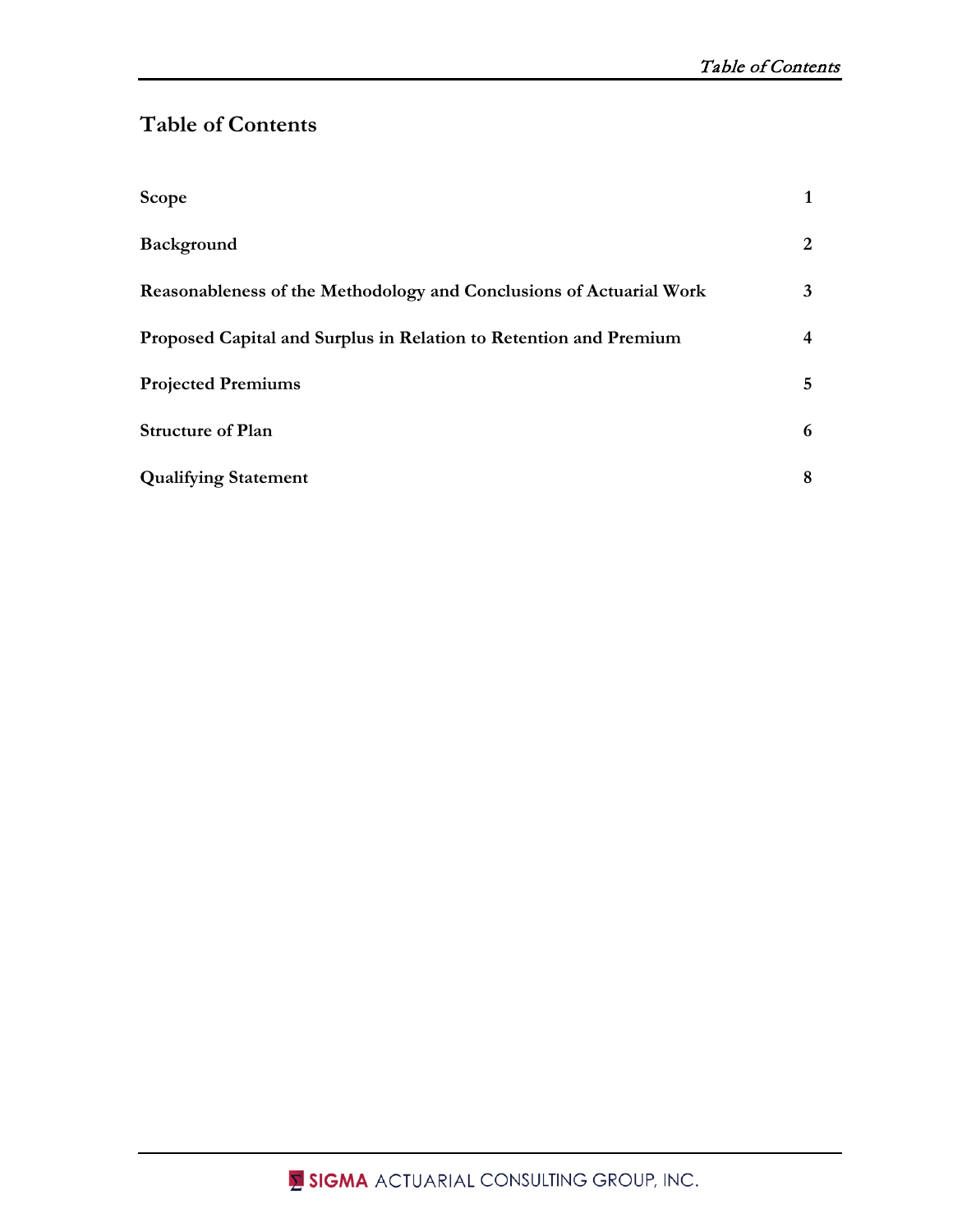# <span id="page-3-0"></span>**Scope**

At the request of the Captive Insurance Division of the State Department of Insurance, SIGMA Actuarial Consulting Group, Inc. (SIGMA) conducted a review of the actuarial feasibility analysis prepared for ABC Insurance Company, Inc. (ABC) by XYZ Consulting (XYZ) on December 31, 2020.

Our review was limited to the documents containing the actuarial feasibility analysis and the detailed plan of operations, provided by the Captive Insurance Division. We have relied on the data and analysis as documented in the materials provided to us. We have not audited or verified the data. We have not completed a detailed check of the mathematical calculations. Our findings may need to be revised if any of the underlying data is found to be inaccurate or incomplete.

This review includes our comments on the following:

- 1. The reasonableness of the methodology and conclusion of the actuarial work.
- 2. The proposed capital and surplus in relation to coverage, retention, and premium volume.
- 3. Projected premiums.
- 4. The structure of the plan, including, but not limited to:
	- Ownership and control.
	- Reliance on financial support by the parent.
	- Flow of funds.
	- The adequacy of reinsurance, or the amount and type of reinsurance needed.
	- Pro-forma financial statements illustrating one or more adverse case scenarios and the reasonableness of assumptions.
	- Recommendation for approval or disapproval or an indication of areas that require further detail or discussion.

This review is intended for the use of the Captive Insurance Division. If released to any third party, it should be released only in its entirety. Please advise the authors at SIGMA of the release of this report to any other parties. SIGMA reserves the right to supplement this report with additional explanations and qualifications as it deems appropriate for the particular user.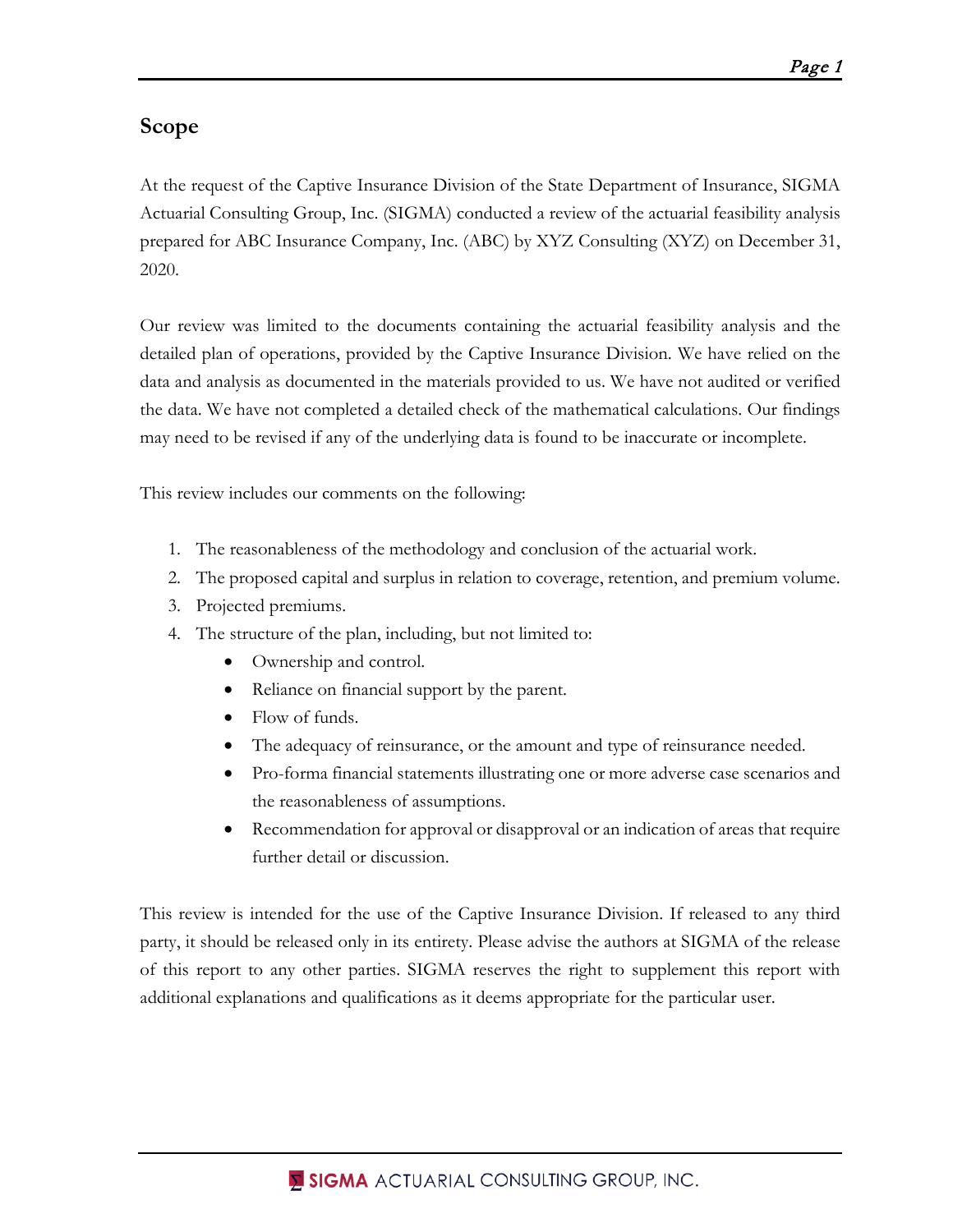## <span id="page-4-0"></span>**Background**

XYZ was requested by Manager, Inc. (Manager), the captive manager, to provide funding estimates for property & casualty exposures for ABC's proposed captive insurance program. ABC intends to become licensed as a pure captive insurance company, issuing policies to Parent Company (Parent) on a direct basis. ABC will cede 50% of losses and premium to Reinsurance Company, Inc. (RIN).

Policies will be issued by ABC for the following coverages and per occurrence and aggregate limits on a claims-made basis. It is our understanding that all coverages included in the analysis are property and casualty coverages.

| • Risk $1^1$     | $$1,000,000$ /\$2,000,000 |
|------------------|---------------------------|
| $\bullet$ Risk 2 | $$750,000$ /\$1,500,000   |
| • Risk 3         | $$75,000$ /\$2,000,000    |
| • Risk 4         | $$25,000/\$1,000,000$     |
| • Risk 5         | $$500,000$ /\$1,000,000   |
|                  |                           |

XYZ's analysis includes loss and premium estimates for direct policies as well as pro-forma financial statements for both an expected and adverse scenario. For purposes of this review, we have considered estimates for coverages shown in the actuarial feasibility analysis completed by XYZ.

<span id="page-4-1"></span><sup>1</sup> Generic risks are listed in this sample.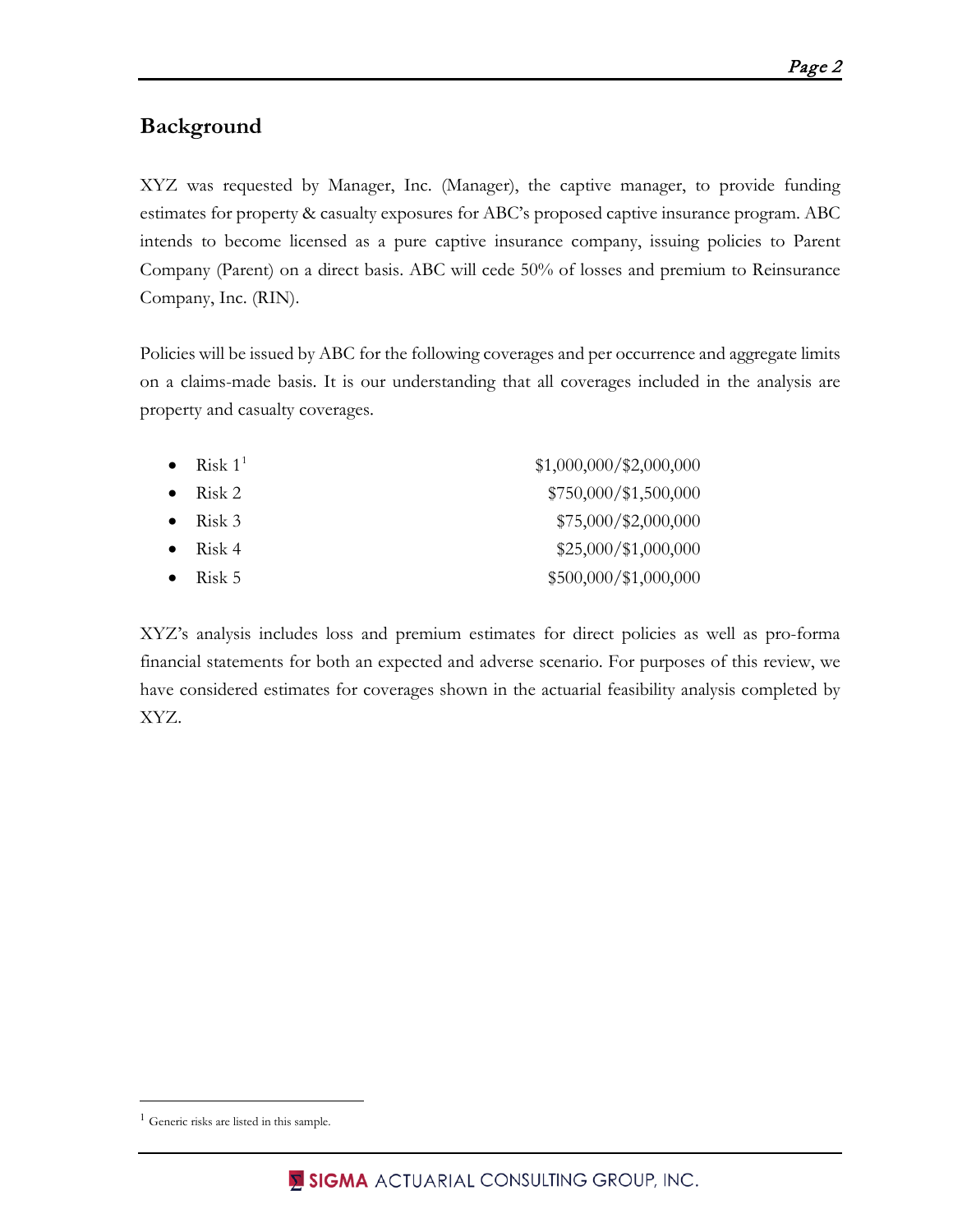## <span id="page-5-0"></span>**Reasonableness of the Methodology and Conclusions of Actuarial Work**

The methodology used to determine the loss projections varies by coverage. Loss estimates for the expected and adverse scenarios rely on information provided by Parent and appear to give significant weight to industry and similar entity information, as limited historical loss data unique to Parent is shown for the coverages included. Methods are based on frequency and severity estimates, loss cost estimates, market information, and/or rate-on-line assumptions. Industry and similar entity information is adjusted for the specific exposure of ABC. Risk margins are also estimated for each coverage based on industry information.

Losses for most of the proposed risks are likely to be low in frequency and high in severity. Therefore, it is possible that actual losses could vary significantly from expected losses for any year and that actual losses could vary significantly from year to year. The methodology and assumptions should be monitored over time as the actual claims history emerges.

Our actuarial review was limited to the documents provided. We have relied on the data and analysis as documented in the actuarial feasibility analysis. We have not audited or verified the data contained in this report. Additionally, many of the projections rely on industry benchmark data. Our review assumes this industry benchmark information is properly compiled and sourced. We have not verified the compilation of this information. Our findings may need to be revised if any of the underlying data is found to be inaccurate or incomplete. Likewise, we have not attempted to independently estimate loss projections for any coverage. An independent analysis by SIGMA would not necessarily use the same methods or assumptions or produce similar results.

Actuarial estimates are subject to uncertainty from various sources, including economic conditions, legislative changes, and judicial decisions. Future emergence may vary significantly from the actuarially estimated loss projections. This uncertainty is compounded due to the fiveyear period projected and assumptions necessary to estimate the pro-forma financial statements.

Subject to the limitations of our review, it is our opinion that loss projections at the expected and adverse scenarios and estimated risk margins contained in the actuarial feasibility analysis are developed using reasonable actuarial methods given the coverages analyzed, limited historical data unique to Parent, and limited availability of industry information. The XYZ report is signed by a credentialed actuary of the Casualty Actuarial Society.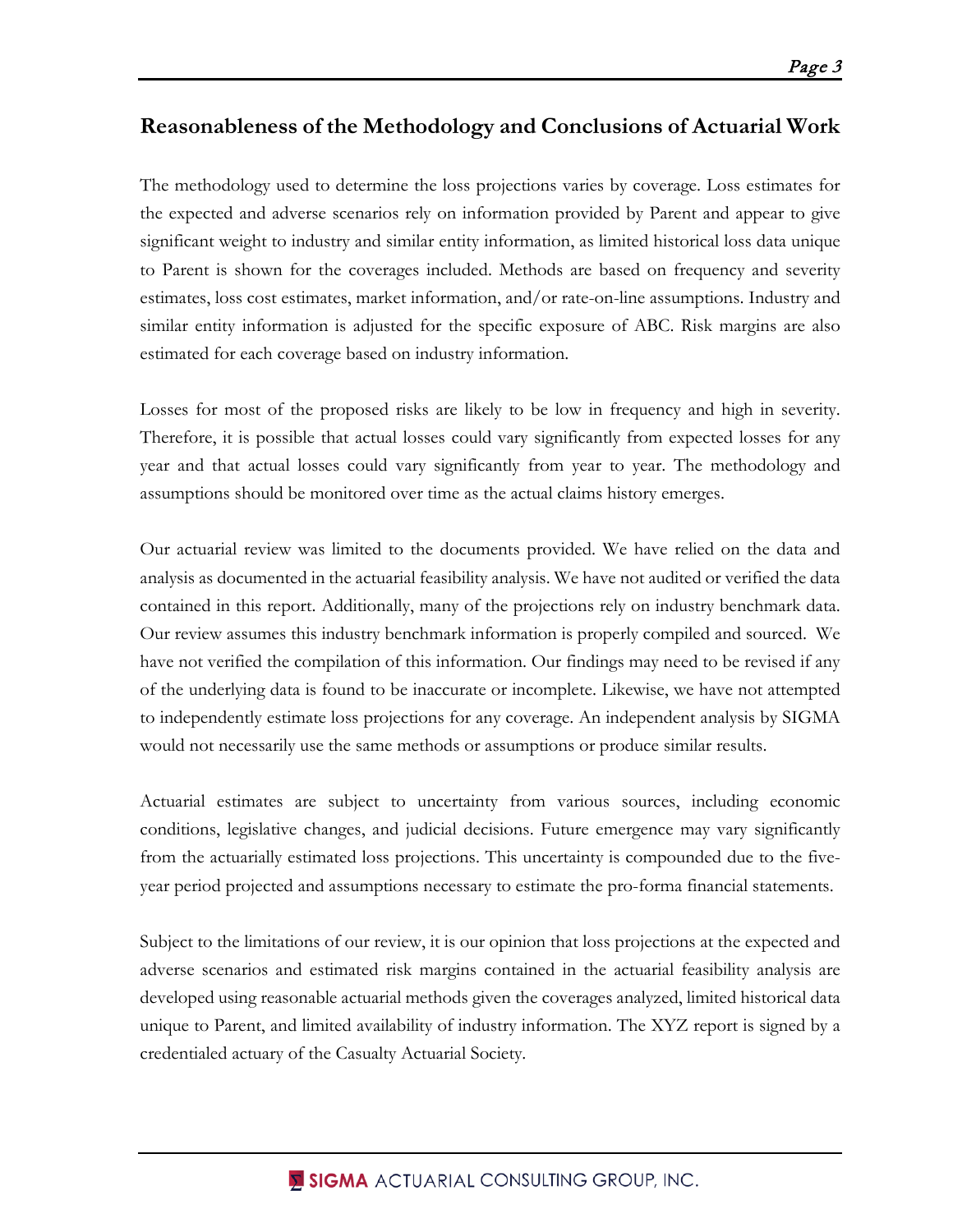## <span id="page-6-0"></span>**Proposed Capital and Surplus in Relation to Retention and Premium**

The financial pro-forma included in the analysis proposes beginning capital and surplus of \$250,000 to support \$500,000 in net written premium, which results in a 2.00 net premium to surplus ratio at the beginning of year one. Net premium to surplus ratios at year end for the prospective five years are estimated to be in the 0.50 to 1.50 range, improving over time. This level of surplus should be adequate to support the proposed premium, as the methodology used to develop the proposed premiums seems reasonable, as discussed below.

ABC has per occurrence limits of \$1,000,000 or below for the coverages included, which are mitigated by the quota-share reinsurance. Capital and surplus are expected to reach the \$1,000,000 level by the end of year three. Should ABC face adverse experience in the first few years of operations, surplus may be significantly reduced, resulting in a premium to surplus ratio greater than 3.0. The risk of adverse experience may be mitigated by the reinsurance agreement with RIN. Additionally, most of the coverages included appear to be low-frequency and high-severity in nature, with a low probability of loss in any given year. It is possible for losses within any given year to be lower than projected, resulting in the accumulation of surplus at a rate greater than projected.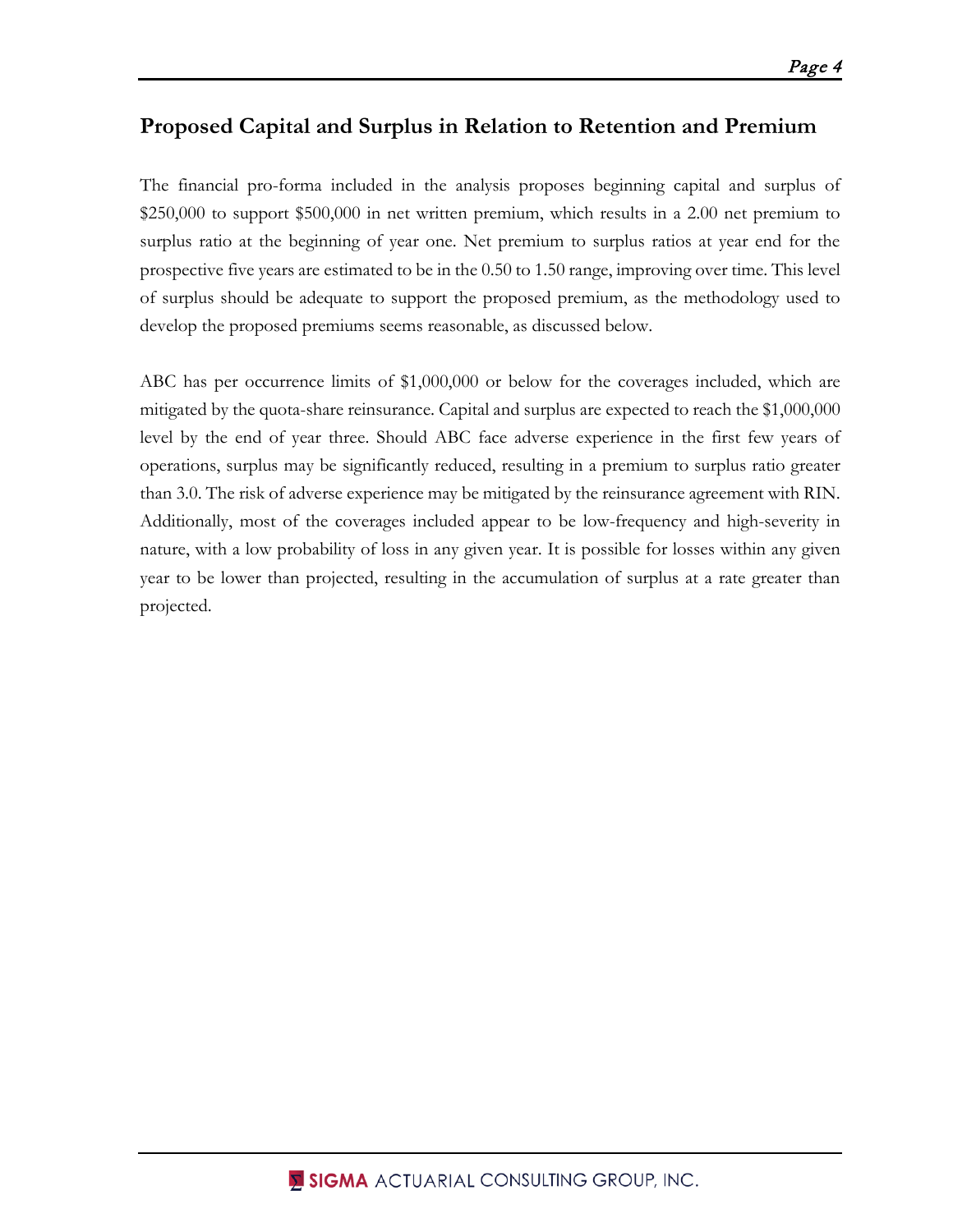## <span id="page-7-0"></span>**Projected Premiums**

Premiums projected in the pro-forma financial statements are based on expected losses with a risk margin, plus a \$50,000 annual expense load. The expense load was provided by Manager based on experience with similar programs. Expected losses including the risk margin appear to be reasonable and are calculated using an acceptable methodology, as noted above. The \$50,000 expense load also appears to be reasonable for the coverages considered, size of the program, and potentially low volume of claims. Subject to the limitations of our review, the projected premiums appear to be reasonable.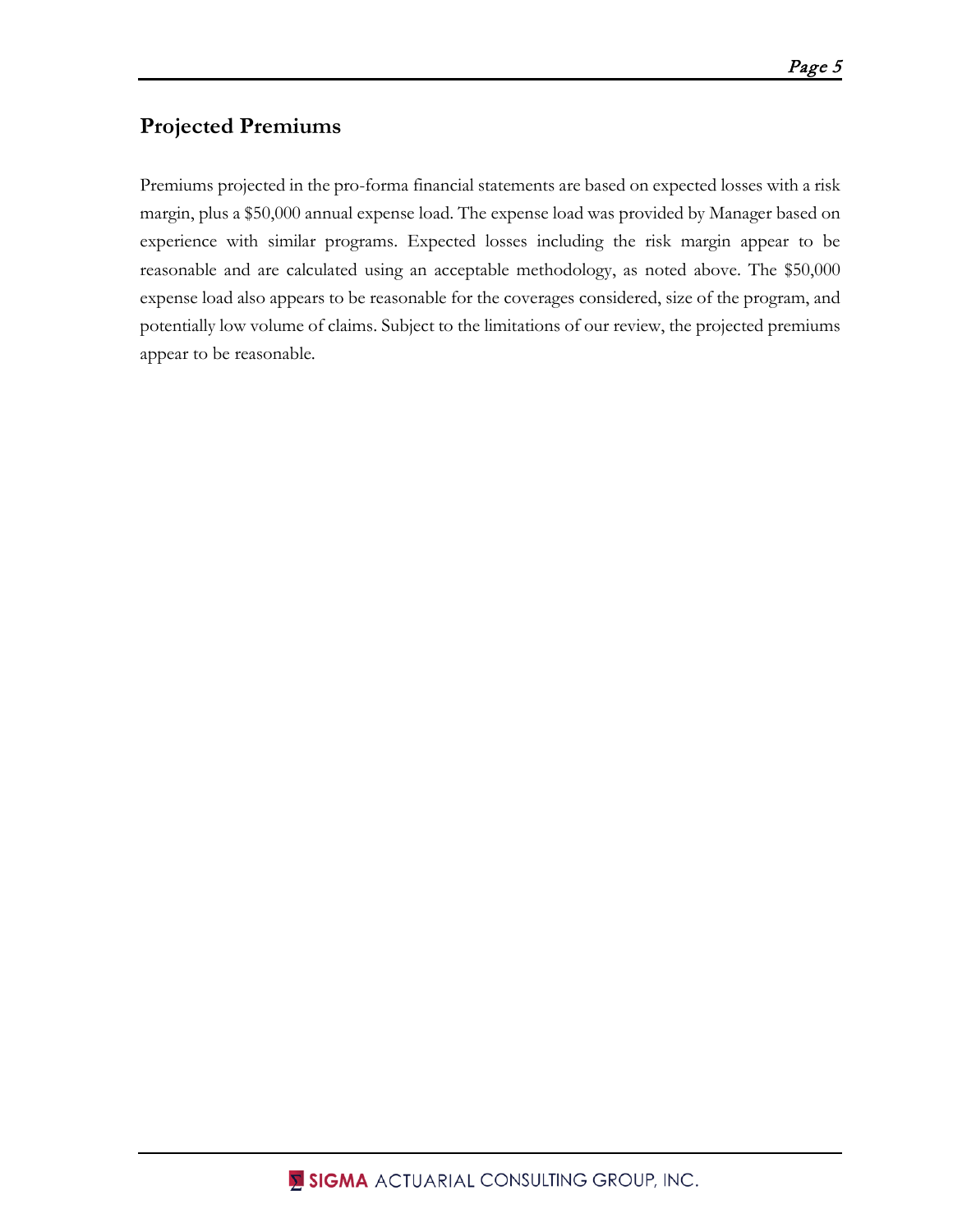## <span id="page-8-0"></span>**Structure of the Plan**

#### **Ownership and Control**

ABC will be formed with four directors. Manager, Inc., an approved State captive manager, will act as the captive manager in the State, per the detailed plan of operations. We recommend the state discuss the ownership and control with the captive manager and the captive owners.

#### Reliance on Financial Strength by the Parent

As discussed above, the proposed initial capital and surplus and projected premiums seem to be reasonable and adequate, subject to the limitations of our review. This should allow ABC to operate without reliance on financial support from the parent. We recommend the state discuss the reinsurance agreement with RIN with the captive manager and the captive owners.

#### Flow of Funds

Limited information is available in the actuarial feasibility analysis and business plans of operations regarding the flow of funds between the captive and other parties. However, cash flow projections (payout of incurred losses) shown in the actuarial feasibility analysis appear to be based on industry cash flows and are reasonable given the lack of unique historical information. We recommend the state discuss the flow of funds with the captive manager and the captive owners.

## Adequacy of Reinsurance and Amount and Type of Reinsurance Needed

As discussed above, ABC will cede a quota-share portion of losses to RIN. Since 50% of losses are ceded on a quota-share basis, the effect of one or more adverse events may potentially be mitigated. As noted above, we recommend the state discuss the reinsurance agreement with RIN with the captive manager and the captive owners.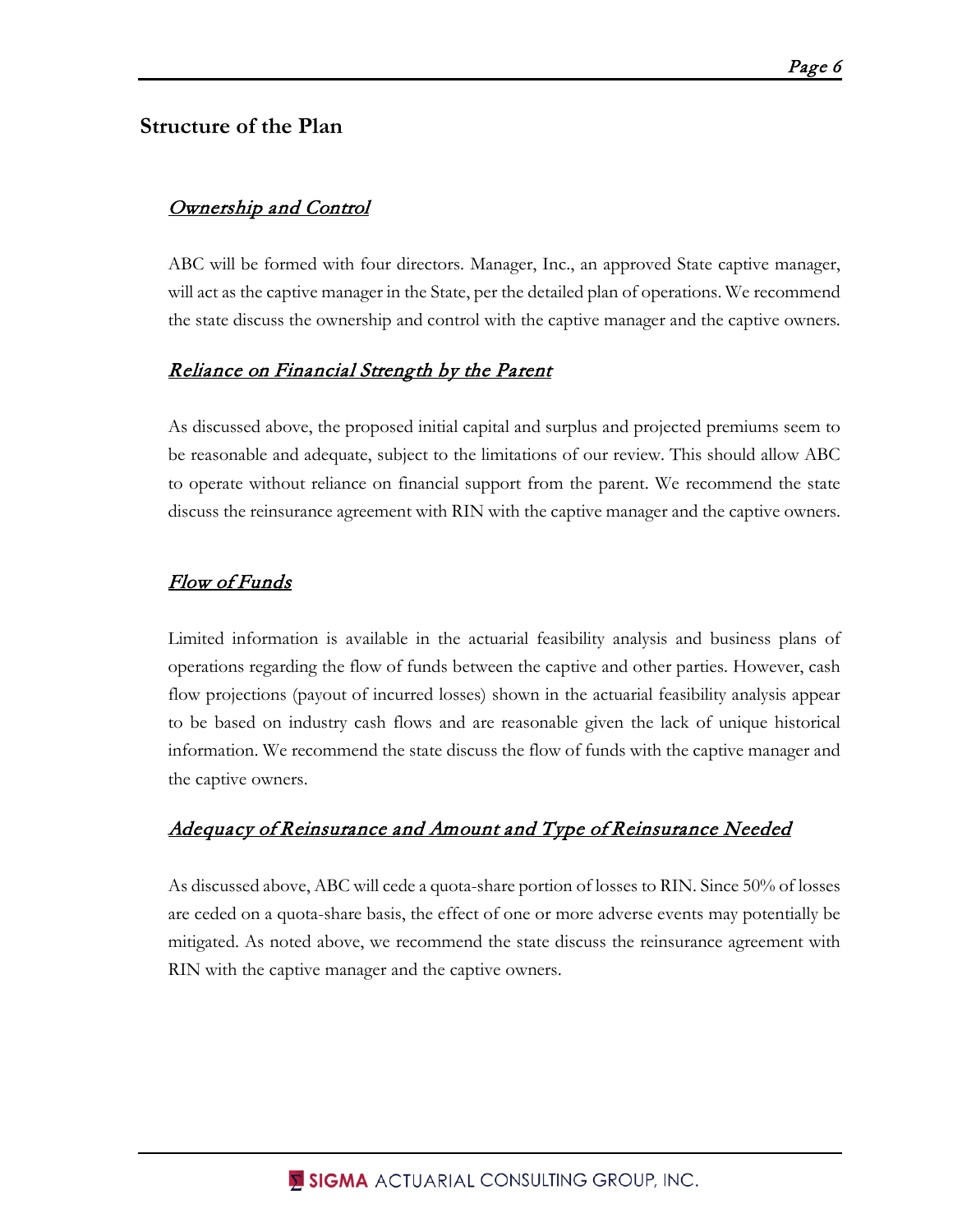#### Pro Forma Financial Statements Illustrating One or More Adverse Case Scenarios and the Reasonableness of Assumptions

In the actuarial feasibility analysis, XYZ develops an adverse scenario for the financial proforma based on expected losses plus a risk margin (an adverse year expected to occur only 20% of the time) in years two and five. Given the \$1,000,000 limit and the potential lowfrequency and high-severity nature of the coverages included, an adverse loss in two of the five years is not unreasonable. The adverse scenario is not a worst-case scenario but is a representation of one scenario resulting from losses which are higher than expected. Subject to the limitations of our review, the adverse scenario appears to be reasonable.

## Indication of Areas That Require Further Detail or Discussion

Due to the potential volatility in losses, we recommend a review of actual loss history as it emerges and the revision of premium and/or program structure (e.g., coverage, limits, and quota-share agreements) as necessary.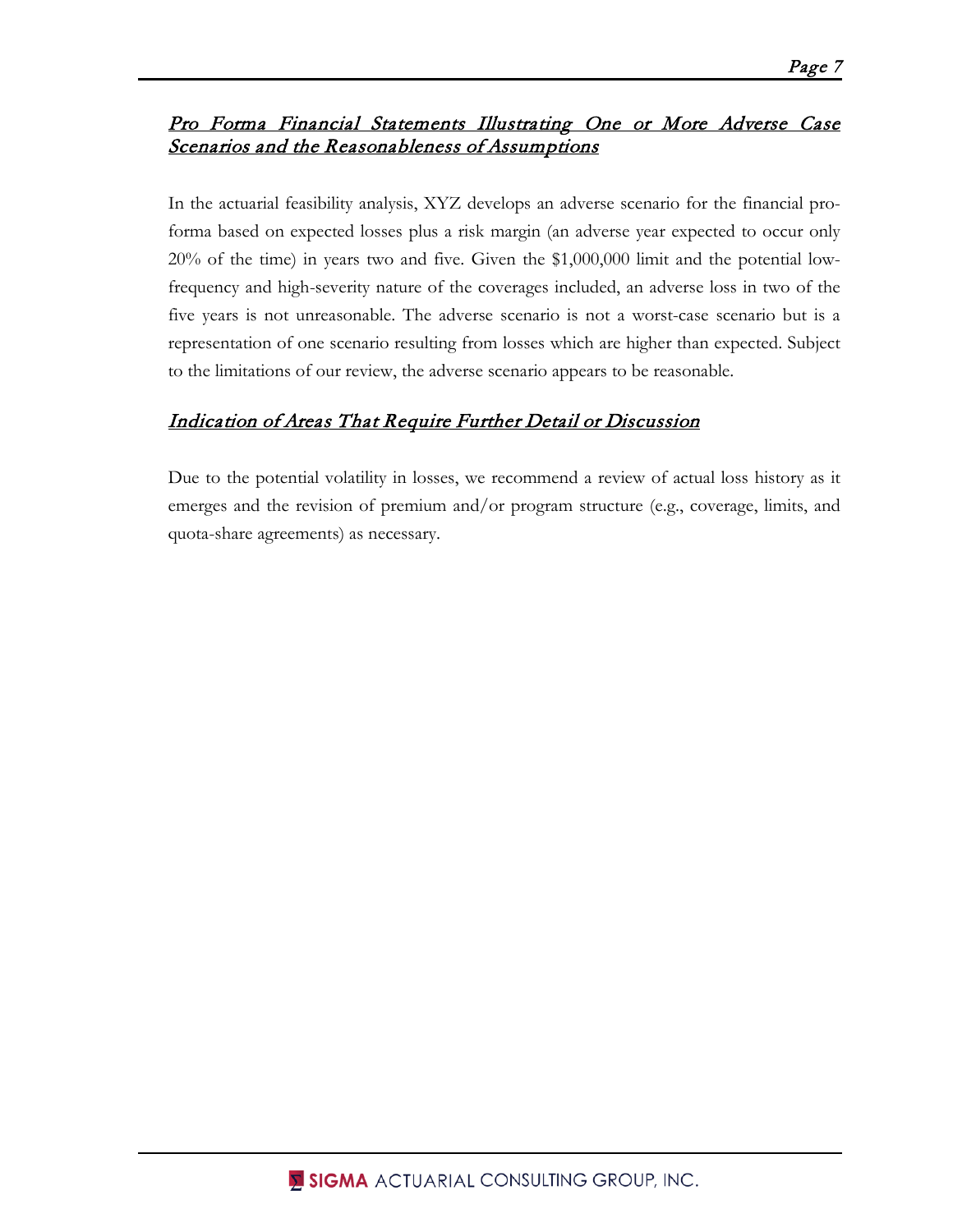# <span id="page-10-0"></span>**Qualifying Statement**

SIGMA Actuarial Consulting Group, Inc is a property casualty actuarial consulting firm. There are many components related to the formation of a captive. Some of the components require detailed expertise related to insurance brokerage, captive management, program structure, accounting concerns, and tax issues. Our comments in this review come from an actuarial perspective. We are not issuing an opinion on risk transfer, tax issues, optimal program structure, optimal reinsurance structure, or contract wording. The state should seek appropriate expertise related to detailed questions or concerns that are beyond the scope of actuarial expertise and considerations.